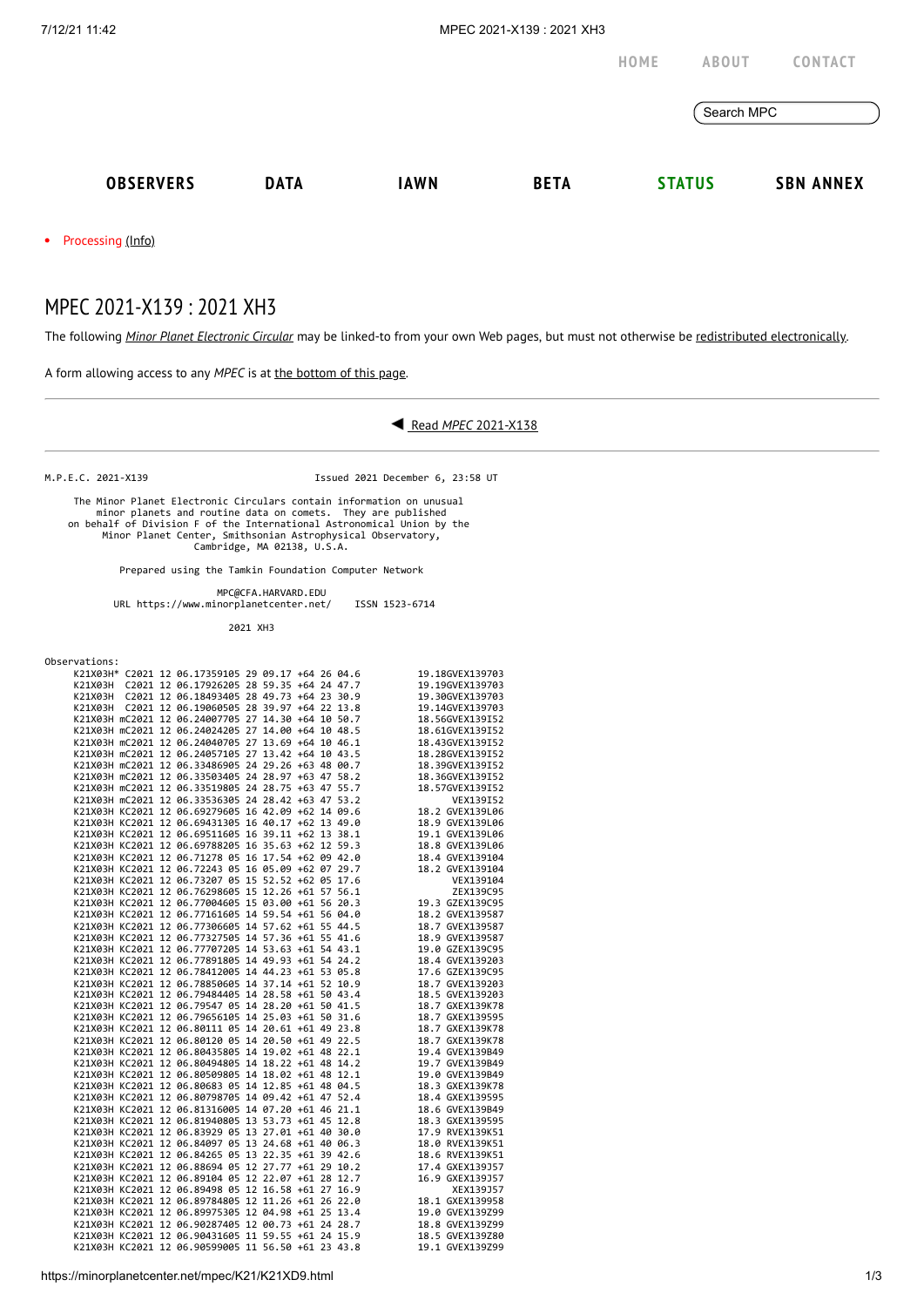|  |  | K21X03H KC2021 12 06.90640705 11 59.40 +61 24 19.2 |  |  | 18.6 GXEX139958 |
|--|--|----------------------------------------------------|--|--|-----------------|
|  |  | K21X03H KC2021 12 06.91167105 11 49.54 +61 22 29.7 |  |  | 19.2 GVEX139Z80 |
|  |  | K21X03H KC2021 12 06.91250605 11 50.92 +61 22 52.0 |  |  | 18.4 GXEX139958 |
|  |  | K21X03H KC2021 12 06.91902505 11 39.55 +61 20 44.2 |  |  | 18.8 GVEX139Z80 |
|  |  | K21X03H KC2021 12 06.97809705 10 19.07 +61 06 20.8 |  |  | 19.0 GVEX139J95 |
|  |  | K21X03H KC2021 12 06.98012705 10 16.37 +61 05 50.7 |  |  | 18.7 GVEX139J95 |
|  |  | K21X03H KC2021 12 06.98217205 10 13.53 +61 05 20.0 |  |  | 18.8 GVEX139J95 |
|  |  | K21X03H KC2021 12 06.98422505 10 10.77 +61 04 49.8 |  |  | 18.8 GVEX139J95 |
|  |  | K21X03H KC2021 12 06.98637005 10 07.84 +61 04 18.0 |  |  | 18.9 GVEX139J95 |
|  |  |                                                    |  |  |                 |

Observer details:

- 
- <u>104 San Marcello Pistoiese.</u> Observers P. Bacci, M. Maestripieri. Measurers<br>P. Bacci, L. Tesi, G. Fagioli. 0.60-m f/4 reflector + CCD.<br>203 GiaGa Observatory. Observers S. Foglia, G. Galli. Measurer G. Galli.<br>0.36-m f/5.76
- 
- [587 Sormano.](http://www.brera.mi.astro.it/sormano/) Observers A. Carcano, E. Colzani, D. Pezzella. Measurer P.<br>Sicoli. 0.5-m f/6.8 reflector + CCD.<br>595 Farra d'Isonzo. Observer E. Pettarin. 0.61-m f/4.5 reflector + CCD.<br>[703 Catalina Sky Survey.](http://www.lpl.arizona.edu/css/) Observer D. C. F
- 
- $\underline{B49}$  Paus Observatory, Sabadell. Observer J. Camarasa. 0.30-m f/4.0 reflector<br>+ CCD
- 
- + CCD.<br>
C95 SATINO Remote Observatory, Haute Provence. Observer J. Jahn. 0.60-m<br>
f/3.2 Newtonian reflector + CCD.<br>
IS2 Steward Observatory, Mt. Lemmon Station. Observer D. C. Fuls. Measurers<br>
E. J. Christensen, G. A. Farne
- 
- 
- 
- + CCD.<br>K51 Osservatorio del Celado, Castello Tesino. Observers G. Favero, R.<br>Furgoni. Measurer R. Furgoni. 0.80-m f/4 reflector + CCD.<br><u>K78 iota Scorpii Observatory, La Spezia.</u> Observers G. Scarfi, L. Sannino.<br>L06 Sormano
- 
- <u>780 Northolt Branch Observatory.</u> Observers G. Wells, J. Leuty. Measurers G.<br>Wells, D. Bamberger. 0.25-m f/8.0 Ritchey-Chretien + CCD.<br>299 Clixby Observatory, Cleethorpes. Observer A. Mickleburgh. 0.36-m f/8<br>Schmidt-Casse

Orbital elements:

| 2021 XH3                                         |                                                       | Earth MOID = $0.0271$ AU         |  |  |  |  |  |
|--------------------------------------------------|-------------------------------------------------------|----------------------------------|--|--|--|--|--|
| Epoch 2022 Jan. 21.0 TT = JDT 2459600.5<br>Veres |                                                       |                                  |  |  |  |  |  |
| M 170.76136                                      | (2000.0)<br>P                                         | Q                                |  |  |  |  |  |
| 1.09956204<br>n<br>Peri.                         | 32.42514<br>+0.51737481                               | +0.85255230                      |  |  |  |  |  |
| 0.9296573<br>Node<br>a                           | 268.82972<br>$-0.80008762$                            | +0.45121931                      |  |  |  |  |  |
| 0.1390070<br>Incl.<br>e                          | 4.24538<br>$-0.30361672$                              | +0.26373415                      |  |  |  |  |  |
| 0.90<br>25.03<br>P<br>н                          | G<br>0.15                                             | U<br>- 6                         |  |  |  |  |  |
| Residuals in seconds of arc                      |                                                       |                                  |  |  |  |  |  |
| 211206 703<br>$0.2 + 0.3 +$                      | 211206 C95<br>$0.1+ 0.8+$                             | 211206 K51 (1.0+<br>$1.4+$       |  |  |  |  |  |
| 211206 703<br>$0.7 -$<br>0.0                     | $0.5 -$<br>211206 587<br>$0.1 +$                      | 211206 K51 (0.9+<br>$1.4+$       |  |  |  |  |  |
| 211206 703<br>0.0<br>$0.1+$                      | 211206 587<br>$0.2 +$<br>$0.1+$                       | 211206 K51 (0.9+<br>$1.4+$       |  |  |  |  |  |
| 211206 703<br>$0.1 -$<br>$0.1 +$                 | 211206 587<br>$0.3+$<br>0.0                           | 211206 J57<br>$0.1 -$<br>$0.3 -$ |  |  |  |  |  |
| 211206 I52<br>$0.1+ 0.1-$                        | 211206 po <i>r</i><br>211206 C95<br>$0.4 -$<br>$0.3+$ | 211206 J57<br>0.2-<br>$0.1 -$    |  |  |  |  |  |
| 211206 I52<br>0.0<br>0.0                         | $0.4 +$<br>0.3-                                       | 211206 J57<br>$0.3 -$<br>$0.4 -$ |  |  |  |  |  |
| 211206 I52<br>$0.2 -$<br>$0.1 -$                 | 211200 -<br>211206 C95<br>200 200 -<br>$0.6 -$<br>0.0 | 211206 958<br>$1.0 -$<br>$0.9+$  |  |  |  |  |  |
| 211206 I52<br>0.0<br>$0.5 -$                     | $0.2 +$<br>$0.4 -$                                    | 211206 Z99<br>$0.1 -$<br>$0.2 +$ |  |  |  |  |  |
| 211206 I52<br>$0.2 + 0.1 -$                      | 211206 203<br>211206 203<br>0.0<br>$0.1 -$            | 211206 Z99<br>$0.3+$<br>$0.1 -$  |  |  |  |  |  |
| 211206 I52<br>$0.2 + 0.2 -$                      | 211206 K78<br>$0.2 -$<br>$0.3 -$                      | 211206 Z80<br>$0.4 -$<br>0.0     |  |  |  |  |  |
| 211206 I52<br>$0.5+ 0.2-$                        | $0.4 -$<br>$0.2 -$                                    | 211206 Z99<br>$0.1 -$<br>$0.2 +$ |  |  |  |  |  |
|                                                  | 211206 595                                            |                                  |  |  |  |  |  |
| 211206 I52<br>$0.2 +$<br>$0.3 -$                 | 211206 K78<br>$0.2 +$<br>$0.2 +$                      | 211206 958<br>$0.3 -$<br>$1.0 -$ |  |  |  |  |  |
| 211206 L06<br>$0.4 + 0.1 -$                      | 211206 K78<br>$0.2 + 0.2 +$                           | 211206 Z80<br>$0.5 -$<br>$0.1 -$ |  |  |  |  |  |
| 211206 L06<br>$0.4 + 0.2 +$                      | 211206 B49<br>$0.2 +$<br>$0.1+$                       | 211206 958<br>$1.1 -$<br>$0.4 -$ |  |  |  |  |  |
| 211206 L06<br>$0.2 + 0.4 +$                      | 211206 B49<br>$0.2 +$<br>$0.4 +$                      | 211206 Z80<br>$0.4 +$<br>$0.1 -$ |  |  |  |  |  |
| 211206 L06<br>$0.5+ 0.3-$                        | 211206 B49<br>$0.2 +$<br>$0.3+$                       | 211206 J95<br>$0.1+$<br>$0.2 -$  |  |  |  |  |  |
| 211206 104<br>$0.6 -$<br>$0.1 -$                 | 211206 K78<br>$0.3+0.3+$                              | 211206 J95<br>$0.3+$<br>$0.1+$   |  |  |  |  |  |
| 211206 104<br>$0.3 - 0.1 -$                      | 211206 595<br>211206 B49<br>$0.2 -$<br>$0.1 -$        | 211206 J95<br>$0.3 -$<br>$0.1 -$ |  |  |  |  |  |
| 211206 104<br>$0.4 -$<br>0.0                     | 211206 B49<br>$0.3+0.3+$                              | 211206 J95<br>$0.2 +$<br>$0.1 -$ |  |  |  |  |  |
| 211206 C95<br>$0.3 -$<br>$0.4 -$                 | 211206 595<br>$0.3 -$<br>$0.1 -$                      | 211206 J95<br>$0.2 +$<br>$0.1 -$ |  |  |  |  |  |
|                                                  |                                                       |                                  |  |  |  |  |  |
| Ephemeris:                                       |                                                       |                                  |  |  |  |  |  |
| 2021 XH3                                         | $a, e, i = 0.93, 0.14, 4$                             | $q = 0.8004$                     |  |  |  |  |  |
| R. A. (2000) Decl.<br>Date<br>TT .               | Delta                                                 | Elong.<br>V<br>r<br>Phase        |  |  |  |  |  |
| 2021 11 06                                       | 14 48 35.6 +28 09 03 0.07262 0.9405                   | 44.1<br>132.9<br>25.2            |  |  |  |  |  |
| .                                                |                                                       |                                  |  |  |  |  |  |
| 2021 11 21                                       | 14 12 25.1 +49 09 15 0.04203 0.9758                   | 72.0<br>105.6<br>22.0            |  |  |  |  |  |
| .                                                |                                                       |                                  |  |  |  |  |  |
| 12 16 39.5 +70 34 47<br>2021 11 29               | 0.03069 0.9929                                        | 101.1<br>77.1<br>20.1            |  |  |  |  |  |
|                                                  |                                                       |                                  |  |  |  |  |  |
| .<br>2021 12 05                                  | 06 06 04.6 +69 01 59 0.02834 1.0046                   | 131.7<br>47.1<br>19.1            |  |  |  |  |  |
| 05 33 15.7 +65 07 39<br>2021 12 06               | 0.02870 1.0065                                        | 136.7<br>42.1<br>19.0            |  |  |  |  |  |
|                                                  |                                                       |                                  |  |  |  |  |  |
| 05 09 48.7 +61 00 17<br>2021 12 07               | 0.02928 1.0083                                        | 141.5<br>37.5<br>18.9            |  |  |  |  |  |
| .                                                |                                                       |                                  |  |  |  |  |  |
| 2021 12 13<br>04 10 06.8 +38 53 53               | 0.03678 1.0188                                        | 158.3<br>18.9<br>21.0            |  |  |  |  |  |
| .                                                |                                                       |                                  |  |  |  |  |  |
| 03 50 09.2 +21 58 33<br>2021 12 21               | 0.05352 1.0309                                        | 151.1<br>27.5<br>20.0            |  |  |  |  |  |
| $\cdots$                                         |                                                       |                                  |  |  |  |  |  |
| 2022 01 05                                       | 03 47 38.2 +09 58 31 0.09347 1.0480                   | 131.9<br>44.3<br>21.7            |  |  |  |  |  |
|                                                  |                                                       |                                  |  |  |  |  |  |
| M. P. C. Staff                                   | (C) Copyright 2021 MPC                                | M.P.E.C. 2021-X139               |  |  |  |  |  |
|                                                  |                                                       |                                  |  |  |  |  |  |

Read *MPEC* [2021-X138](https://minorplanetcenter.net/mpec/K21/K21XD8.html)

Display *MPEC* number: Clear